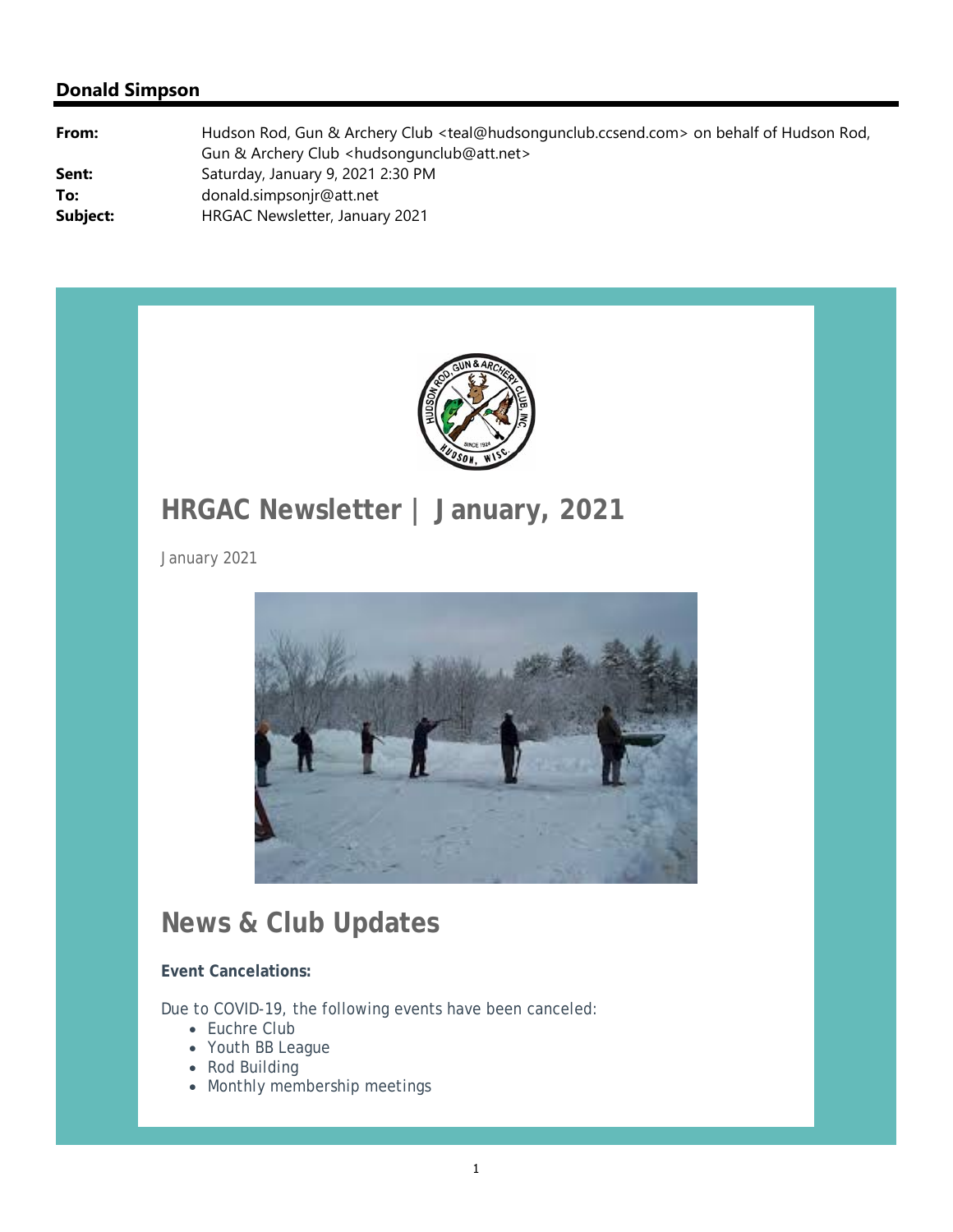Stay tuned for updates.

### **January Board Meeting**

The next board meeting is Wednesday, January 13 at 6:30pm at the clubhouse (downstairs). Members welcome.

Meeting minutes will be available in the next newsletter.

### **Upcoming Events**

**What: New Years Jackpot Shoot When: First Sunday of the month: Feb 7, March 7**

### **League standings and Prizes**

The Hudson Rod, Gun and Archery Club would like to welcome you to join us the first Sunday of each month (Feb 7, March 7) from 10-4pm for a Jackpot Trap shoot.

\$20 will get you a round of 16 yard trap and a round of 25 yard trap. Enter as many times as you want.

Part of the entry fee will go into a Lewis Class cash payout and Top gun payout. We will be inviting many other clubs to shoot with us making this an event not to miss.

Visit the clubhouse for more information.

#### **What: First Shots for New Shooters**

**When: January 10, 2021 | Noon - 4pm Cost: \$50** (\$25 range coupon after completion of class)

JOIN US for a First Shots<sup>®</sup> introductory range session where you'll receive professional guidance on safe firearm handling and shooting practices. Discover the excitement of a thrilling new sport and enjoy a new sense of accomplishment unlike any other. This event will cover shooting with handguns only. sign up today!

Click here for more information.

Next class is Feb. 21.

**What: Conceal Carry Class When: January 30, 2021 | 8 - 4pm Cost: \$100**

Bob Amey - Lead Instructor - Certified for MN and UT Carry Permit Training